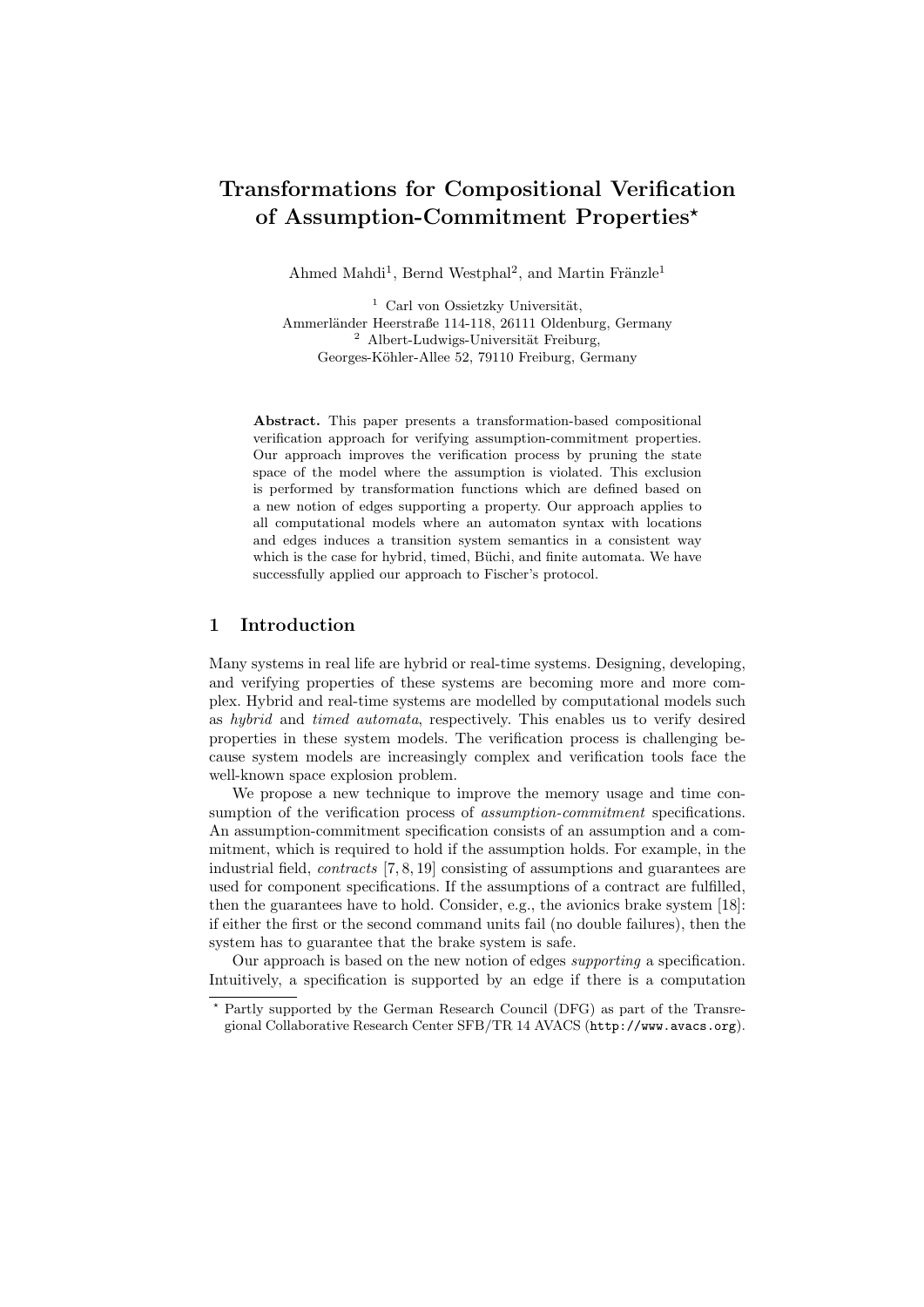#### 2 Ahmed Mahdi, Bernd Westphal, and Martin Fränzle

path in the model's semantics which satisfies the specification and uses that edge. That is, if the edge is reachable by a computation path which satisfies the specification. Instead of verifying an assumption-commitment property on the model, we apply a source-to-source transformation to the model, where those edges which do not support the assumption are effectively disabled. This transformation excludes computation paths from the verification process which are irrelevant for the overall property because they violate the assumption. Thereby, our approach decreases complexity already before running a model checking tool. Furthermore, our approach is independent from particular model checking tools as we transform the model and leave the model checking procedure untouched. We develop our approach for a generalized notion of *automata* consisting of directed, action-labelled edges between locations in order to uniformly treat computational models such as finite and Büchi automata, timed and hybrid automata, and even programs. A necessary assumption of our approach is that the operational semantics by which an automaton induces a transition system is consistent for the syntactical transformations. This consistency assumption is typically satisfied by the standard semantics. Furthermore, our approach is particularly well-suited for systems which provide many functions and operation modes, e.g. a plane's brake system may offer landing and taxiing modes. For validation purposes, it is useful to have only a single system model including all features but verification may practically be infeasible on such a model. Given an assumption-commitment specification, where the assumption limits the focus to only some features, our approach allows to mechanically create a smaller verification model which is guaranteed to reflect the relevant behaviour of the original model. Thereby, there is no more need to create specially tailored verification models manually.

**Related Work.** There are many works  $[4, 10, 12, 21]$  on excluding irrelevant computation paths from the verification process by abstracting the original model. Our work, in contrast, is a source-to-source transformation hence abstractions can still be applied. The exclusion of model behaviour by a source-to-source transformation proposed in [14] only considers networks of timed automata with disjoint activities. Slicing of timed automata [11] removes locations and clock and data variables on which a given property does not depend on, thus it also keeps variables on which an assumption depends while our approach may remove the corresponding behaviour. With partial model checking [2], verification problems are modularized by computing weakest context specifications through quotienting, which allows to successively remove components completely from the verification problem. We are instead trying to pragmatically reduce the size of components before composition by exploiting the specification. Both approaches could well go together. Static contract checking for functional programs [22] is dealing with a very different class of computational objects and relies heavily on assumptions local to the individual functions, while our approach is meant to also "massage" the global specification into the components.

The paper is structured as follows. Firstly, we motivate the idea of our approach using Fischer's protocol. Section 3 introduces generalized automata and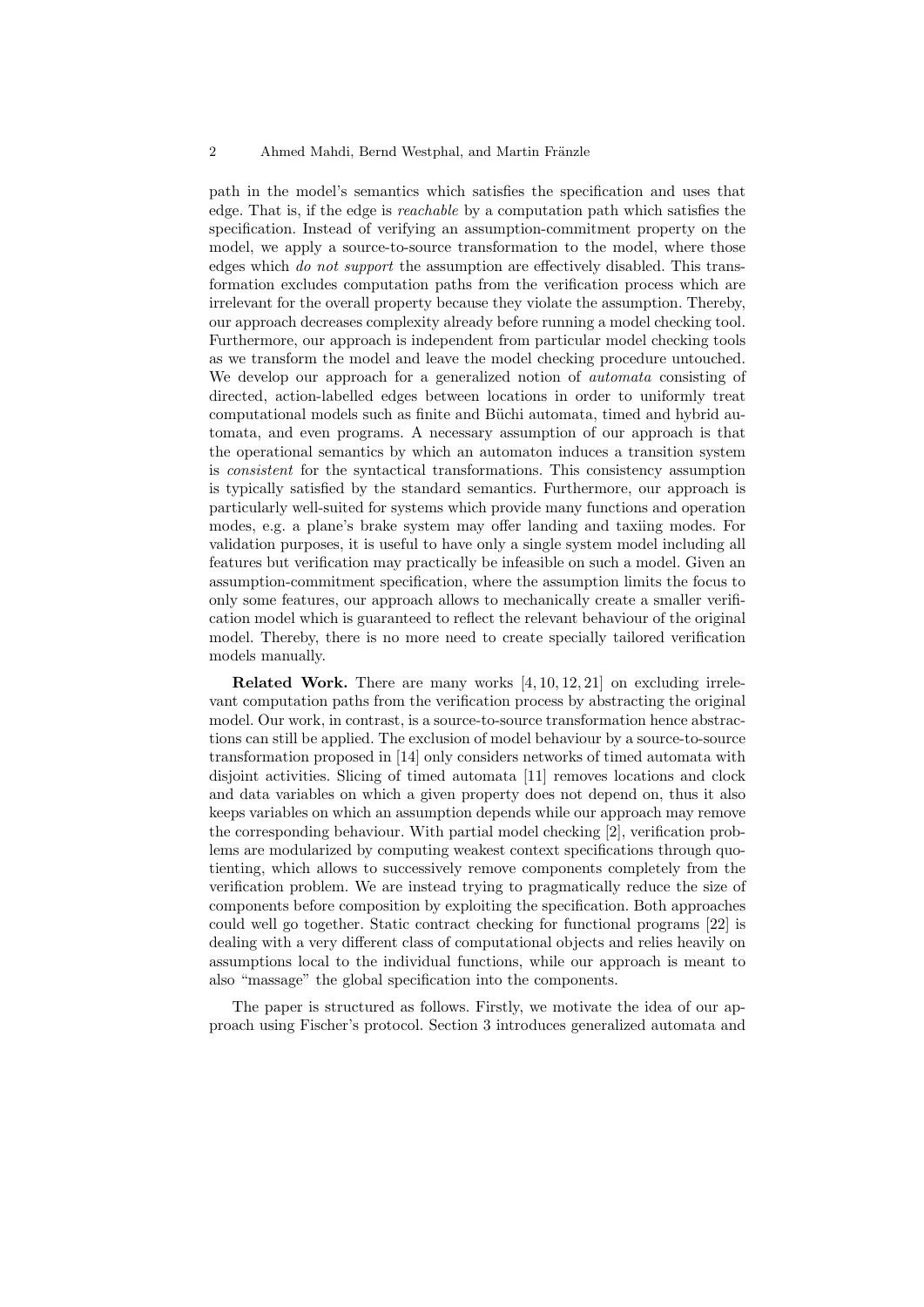

Fig. 1: Uppaal model of the Fischer's protocol with direct fault detection.

Section 4 defines the transformations 'edge removal' and 'edge redirection'. Section 5 introduces the concept of supporting edges and Section 6 shows how our approach is used in practice. Finally, we summarize the benefits of using our approach.

## 2 Motivating Example: Fischer's Protocol with Faults

Embedded systems are nowadays expected to provide increasingly many functions and different modes. One example are modes for fault detection and handling. In the real-world, faults cannot be avoided in general: wires may break, radio frequencies may continuously be blocked, and physical sensors and actors may fail. One way to deal with this situation is to detect and display faults in order to, e.g., inform users to take countermeasures against the fault. A system is then correct if and only if it delivers regular functionality unless a fault is displayed. One requirement is then that under the assumption of the absence of faults, the system functions properly.

As a simple example, consider a variant of the well-known Fischer's protocol [5]. Figure 1 shows the Uppaal [3] demo model of the Fischer's protocol which we extended with fault detection. If no fault occurs, processes (cf. Figure 1a) pose a request to enter their critical section by the shared variable list. The critical section manager (cf. Figure 1b) grants access to the critical section by a synchronisation on CS and expects notification of leaving the critical section on channel release. Our extensions are indicated by thick edges: if a fault occurs, processes may enter the critical section bypassing the manager and thereby violate the mutual exclusion property. For simplicity, we merged the environment model which triggers faults and fault detection in Figure 1c. Location Fault Existence models the display of a fault occurrence. Table 1 shows results from attempts to verify mutual exclusion given no faults occur, formally,  $(\Box p) \rightarrow (\Box q)$  with  $p = \neg \text{Fault}$  Existence and  $q = (\forall i \neq j : Process \bullet \neg (i\text{.Crit} \text{. Sec } \land j\text{. Crit} \text{. Sec})).$ Note that it is sufficient to check the Uppaal query  $A\Box(p \to q)$  for the considered model due to the immediate detection. In the original model as shown in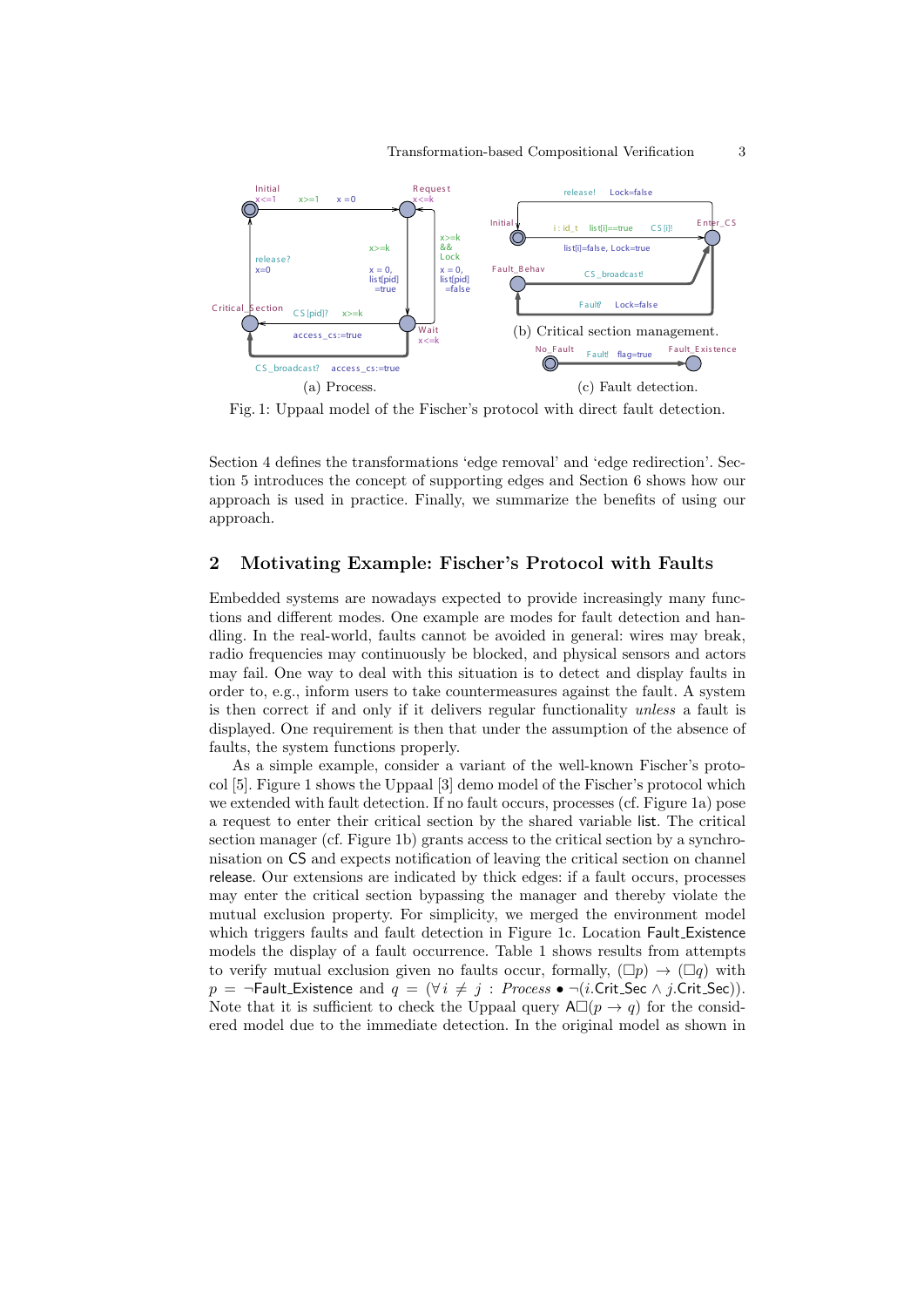|                | original model                    |       |                           |                                                          |       |                           | non-supporting removed   non-supporting redirected |       |                  |
|----------------|-----------------------------------|-------|---------------------------|----------------------------------------------------------|-------|---------------------------|----------------------------------------------------|-------|------------------|
|                | query: $A\square(p\rightarrow q)$ |       |                           | query: $A\square q$                                      |       |                           | query: $A\Box(p \rightarrow q)$                    |       |                  |
| #              |                                   |       |                           | seconds MB kStates seconds MB kStates seconds MB kStates |       |                           |                                                    |       |                  |
| 4              | 0.08                              | 5.1   | 9.9 <sub>1</sub>          | 0.02                                                     | 4.5   | 3.0 <sub>1</sub>          | 0.02 <sub>l</sub>                                  | 4.5   | 3.0 <sub>l</sub> |
| 5              | 1.02                              | 12.2  | 82.9                      | 0.22                                                     | 6.3   | 20.7                      | 0.23                                               | 6.3   | 20.7             |
| 6              | 11.46                             | 67.9  | 683.9                     | 1.65                                                     | 17.7  | 140.0                     | 2.18                                               | 17.7  | 140.0            |
| $\overline{7}$ | 127.33                            | 516.0 | 5.610.7                   | 13.18                                                    | 62.8  | 933.1                     | 19.40                                              | 88.2  | 933.1            |
| 8              |                                   |       | 1,274.64 4,193.8 47,630.3 | 107.18                                                   | 365.3 | 6.158.6                   | 168.37                                             | 562.7 | 6,158.6          |
| 9              | > 2,000.00                        |       |                           |                                                          |       | 894.83 2, 297.0 40, 310.8 | 1359.34 3.659.0                                    |       | 40,310.8         |

Table 1: Figures for verifying mutual exclusion.<sup>3</sup>



(a) Delayed fault detection. (b) Delayed fault detection redirected. Fig. 2: Treating delayed detection.

Figure 1, Uppaal does not succeed to verify a system with 9 processes in 2,000 seconds, a system with 8 processes takes about 20 min. to be successfully verified.

A clever verification engineer may observe that the verification is expensive because also all fault scenarios are explored – and found to violate the assumption that there are no faults. Faults are triggered by the edge in Figure 1c, thus if this edge is removed, all fault scenarios are excluded from the model. Column "non-supporting removed" of Table 1 shows results from the verification of the mutual exclusion property in the modified model. We observe savings in time and memory consumption of an order of magnitude for the larger instances and verification even scales better in the number of processes.

Note that Figure 1 is a special case, because fault detection is immediate (no delay between occurrence and detection) and persistent. For real-world systems, fault detection often needs time so there may be small durations of time, where the system cannot guarantee proper operation but where the fault is not yet displayed. An Uppaal model of delayed fault detection for Fischer's protocol is shown in Figure 2a. Here, the query stated above does not hold. Instead, we need to check the commitment "globally mutual exclusion" under the assumption "globally no fault". Still, we can effectively exclude fault scenarios from the verification procedure by redirecting the right edge to a fresh sink location deadend (cf. Figure 2b). Checking the overall property then reduces to checking that violations of mutual exclusion are always finally followed by fault display (results are provided in Section 6).

In the following, we develop a theory of redirecting and removing edges in order to prune the state space for assumption-commitment specifications. Our approach provides a formal justification of the removal applied ad-hoc above: if we prove that the edge in Figure 1c does not support the assumption, our results guarantee that we can conclude from a positive verification result for the

 $^3$  All results: Linux x64, 16 Quad-Core Opteron 8378, 132 GB, Uppaal  $4.1.18$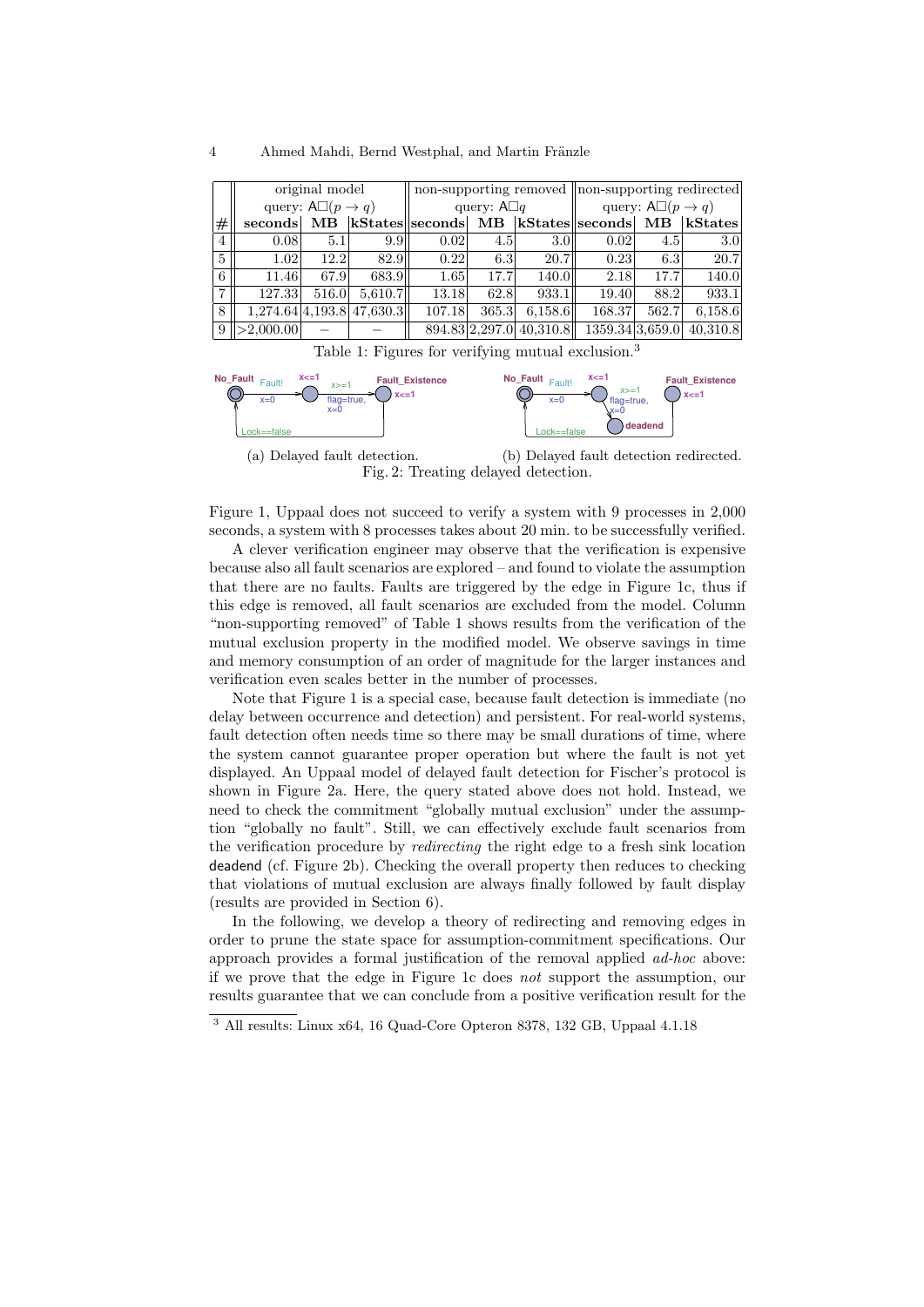transformed model to the original model. That is, we guarantee that no relevant scenarios are missed – a guarantee which cannot be given for manual ad-hoc transformations. We show that redirecting edges reflects all computation paths which satisfy the assumption. The redirection transformation is semantically optimal, if all edges which do not support the assumption, are redirected.

# 3 Compositional Verification of Assumption-Commitment Specifications for Generalized Automata

In the following, we consider a generalized notion of automata which allows us to treat, among others, timed and hybrid automata uniformly.

**Definition 1 (Automaton).** An automaton  $A = (Loc, Act, E, L_{ini})$  consists of a finite set of locations Loc, a finite set of actions Act, a set  $E \subseteq Loc \times$  $Act \times Loc$  of directed edges, and a set of initial locations  $L_{ini} \subseteq Loc$ . Each edge  $(\ell, \alpha, \ell') \in E$  has a source location  $\ell$ , an action  $\alpha$ , and a destination location  $\ell'$ .

Finite, Büchi, timed [1], and hybrid automata [9] can be represented as automata in the sense of Definition 1. For example, for timed automata, we can consider pairs of locations and invariants as locations, and triples consisting of synchronization, guard, and update vector as action. Thereby, the alphabet of a timed automaton is represented in the set of actions. Moreover, *programs* [15] are automata as follows: the nodes in the control flow graph (CFG) become automaton locations and the edges in the CFG become automaton edges labelled with statements.

In the following definition, we introduce an edge-centric notion of operational semantics for generalized automata, i.e. there is one transition relation per edge and one dedicated additional transition relation. This allows for a simple definition of support in Section 5. Later we will characterise those operational semantics for which our approach applies as *consistent* (cf. Section 4).

**Definition 2 (Operational Semantics).** Let  $V$  be a set of states and Aut a set of automata. An operational semantics of Aut (over  $V$ ) is a function  $\mathcal T$  which assigns to each automaton  $\mathcal A = (Loc, Act, E, L_{ini}) \in Aut$  a labelled transition system  $\mathcal{T}(\mathcal{A}) = (Conf, A, \{\stackrel{\lambda}{\to} \mid \lambda \in \Lambda\}, C_{ini})$  where  $Conf \subseteq Loc \times V$ is the set of configurations,  $\Lambda = E \cup \{\perp\}$ , where  $\perp \notin E$ , is the set of labels,  $\stackrel{\lambda}{\rightarrow} \subseteq Conf \times Conf$  are transition relations, and  $C_{ini} \subseteq (L_{ini} \times V) \cap Conf$  is the set of initial configurations.

The standard operational semantics of hybrid and timed automata induce an operational semantics of the aforementioned generalized automata .

An operational semantics induces computation paths as usual. In addition, we distinguish computation paths based on the occurring labels.

Definition 3 (Computation Path). A computation path of automaton  $A \in$ Aut under operational semantics  $\mathcal{T}(\mathcal{A}) = (Conf, A, \{\stackrel{\lambda}{\to} | \lambda \in \mathcal{A}\}, C_{ini})$  is an initial and consecutive, infinite or maximally finite sequence  $c_0 \stackrel{\lambda_1}{\longrightarrow} c_1 \stackrel{\chi_2}{\longrightarrow} \cdots$  where  $c_0 \in C_{ini}$  (initiation) and for each  $i \in \mathbb{N}_0$ ,  $(c_i, c_{i+1}) \in \frac{\lambda_{i+1}}{\lambda_i}$  (consecution).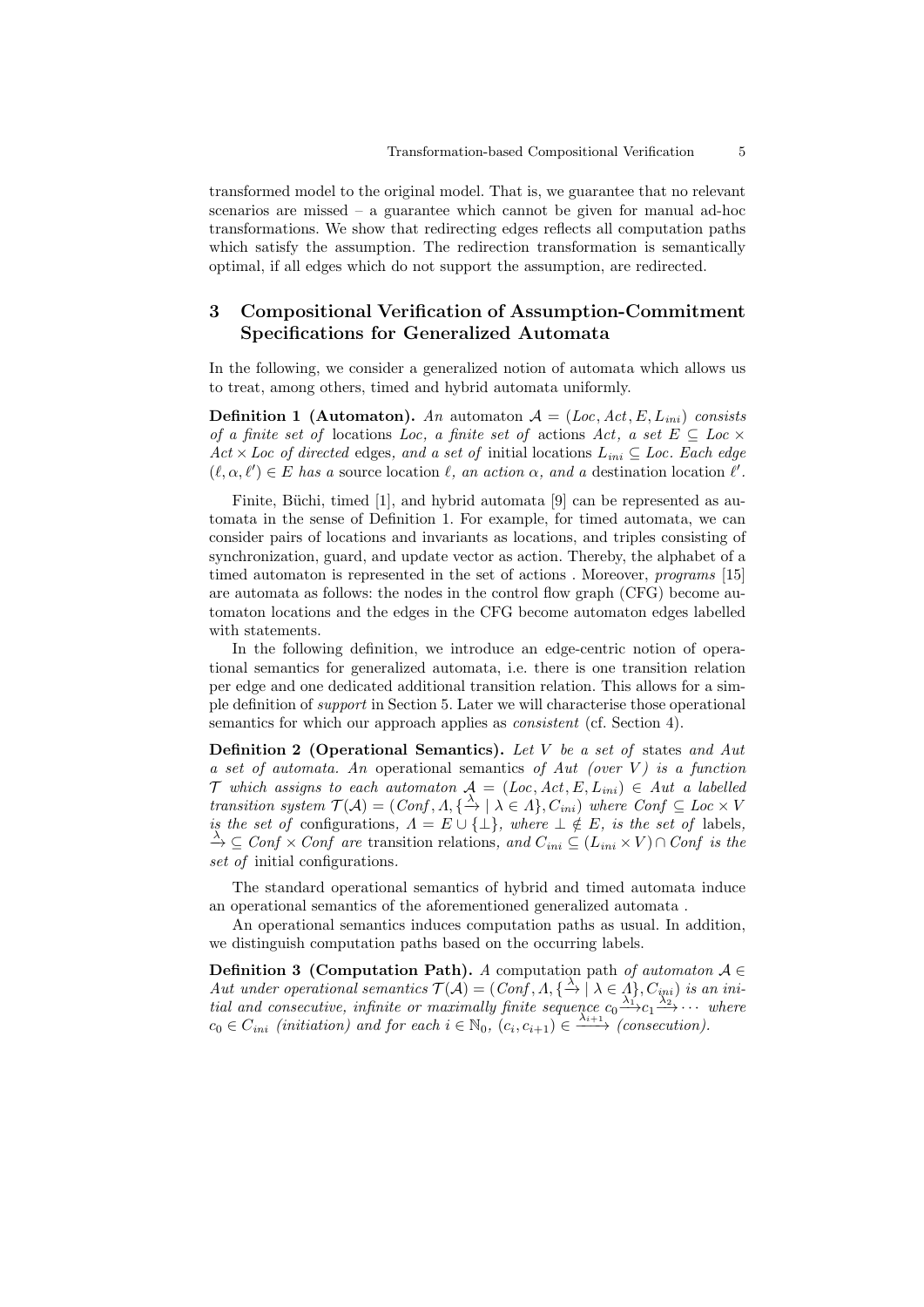Let E be the set of edges of A. We use  $\Xi_{\mathcal{T}}(\mathcal{A}, F)$  to denote the set of computation paths of A where only label  $\perp$  and labels from  $F \subseteq E$  occur.  $\Xi_{\mathcal{T}}(\mathcal{A}) := \Xi_{\mathcal{T}}(\mathcal{A}, E)$  denotes the set of all computation paths of A (under  $\mathcal{T}$ ).

Our approach applies to so-called assumption-commitment specifications as defined in the following. Note that we use a *semantical* characterisation of specifications for simplicity. A specification is a set of sequences, i.e. we consider path specifications. Specifications can *syntactically* be described by, e.g., LTL [17].

Definition 4 (Assumption-Commitment Specification). A specification over alphabet  $\Sigma$  is a set  $S \subseteq \Sigma^* \cup \Sigma^{\omega}$  of finite or infinite sequences over  $\Sigma$ .

A specification is called assumption-commitment specification if there are specifications P and Q such that  $S = \overline{P} \cup Q$ , where  $\overline{P}$  denotes the complement of P in  $\Sigma^* \cup \Sigma^{\omega}$ , i.e. the set  $(\Sigma^* \cup \Sigma^{\omega}) \setminus P$ . We write  $P \to Q$  to denote the assumption-commitment specification  $\overline{P} \cup Q$ . A set  $p \subseteq \Sigma$  is called atomic proposition, and the specification  $\Box p := p^* \cup p^{\omega}$  is called an invariant.

We establish the satisfaction relation between automata and specifications based on the observable behaviour of the automaton, i.e., the sequence of configurations obtained by disregarding the labelled transitions.

 $\textbf{Definition 5 (Satisfying a Specification). \ \ } Let \ \xi = c_0\frac{\lambda_1}{\longrightarrow}c_1\frac{\lambda_2}{\longrightarrow}\cdots \in \varXi_{\mathcal{T}}(\mathcal{A})$ be a computation path of automaton  $A$  under operational semantics  $T$ . The observable behaviour of  $\xi$  is the sequence  $\downarrow \xi = c_0, c_1, \ldots$  We use  $\mathcal{O}_{\mathcal{T}}(\mathcal{A})$  to denote the set of observable behaviours of the computation paths of  $\mathcal A$  under  $\mathcal T$ , i.e.  $\mathcal{O}_{\mathcal{T}}(\mathcal{A}) = \{ \downarrow \xi \mid \xi \in \Xi_{\mathcal{T}}(\mathcal{A}) \}.$  Automaton A is said to satisfy the specification S (under T), denoted by  $A \models_{\mathcal{T}} S$ , if and only if the set of observable behaviours of A (under T) is a subset of S, i.e. if  $\mathcal{O}_{\mathcal{T}}(\mathcal{A}) \subseteq S$ .

The following theorem states two observations for assumption-commitment specifications S of the form  $P \to Q$ . Firstly, whether an automaton satisfies S depends exactly on the observable behaviours satisfying  $P$ . That is, in order to check an automaton  $A_1$  against S, we may as well check  $A_2$  (even under a different operational semantics) as long as  $A_1$  and  $A_2$  (under the considered semantics) agree on the observable behaviours satisfying P. Secondly, it is possible to verify satisfaction of S by an automaton through checking only  $Q$  in an overapproximation of the automaton's observable behaviour.

Theorem 1 (Compositional Verification). Let  $A_1 \in Aut_1$  and  $A_2 \in Aut_2$ be automata and  $\mathcal{T}_1$  and  $\mathcal{T}_2$  operational semantics for Aut<sub>1</sub> and Aut<sub>2</sub>, respectively. Let  $P \to Q$  be an assumption-commitment specification.

1. The common-P-rule: whenever the set of observable behaviours of  $A_1$  that satisfy  $P$  is equal to the set of observable behaviours of  $A_2$  that satisfy  $P$ , then  $A_1$  satisfies  $P \to Q$  if and only if  $A_2$  satisfies  $P \to Q$ , i.e.,

$$
\mathcal{O}_{\mathcal{T}_1}(\mathcal{A}_1) \cap P = \mathcal{O}_{\mathcal{T}_2}(\mathcal{A}_2) \cap P \implies (\mathcal{A}_1 \models_{\mathcal{T}_1} P \to Q \iff \mathcal{A}_2 \models_{\mathcal{T}_2} P \to Q).
$$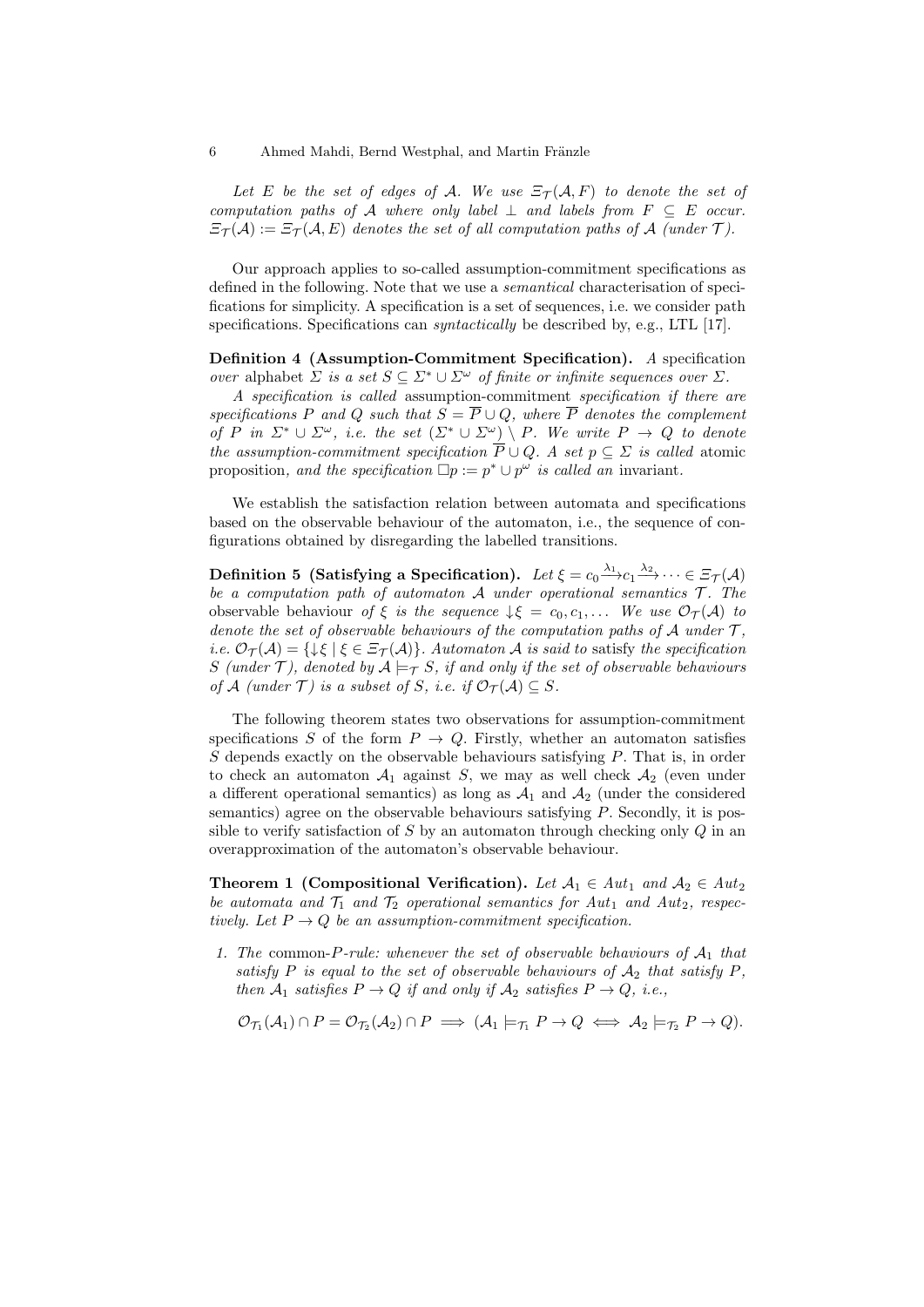2. The over-approximating- $P$ -rule: whenever the set of observable behaviours of  $A_1$  that satisfy P is a subset of the set of observable behaviours of  $A_2$ , then  $A_1$  satisfies  $P \rightarrow Q$  if  $A_2$  satisfies  $P$ , i.e.,

$$
\mathcal{O}_{\mathcal{T}_1}(\mathcal{A}_1) \cap P \subseteq \mathcal{O}_{\mathcal{T}_2}(\mathcal{A}_2) \implies (\mathcal{A}_2 \models_{\mathcal{T}_2} Q \implies \mathcal{A}_1 \models_{\mathcal{T}_1} P \to Q).
$$

In general, the second implication does not hold in the other direction.

(Semi-)admissible transformation functions as introduced in the next section entail the premises of the over-approximating-P- and the common-P-rule.

#### 4 Automata Transformations

In this section, we define a general concept of transformations for automata. We call transformations which preserve a specification admissible and those which over-approximate a specification semi-admissible. After that, we introduce the two transformations redirecting edges and removing edges.

Definition 6 (Transformation). Let Aut be a set of automata. A transformation is a function  $\mathcal{F}: Aut \to Aut$  which assigns to each original automaton  $A \in Aut$  a transformed automaton  $\mathcal{F}(A) \in Aut$ .

**Definition 7** (Admissible Transformation). Let  $\mathcal T$  be an operational semantics of Aut and S a specification. Transformation  $\mathcal F$  on Aut is called

1. admissible for S (under T) if and only if for each automaton  $A \in Aut$ , the observable behaviours of A and  $\mathcal{F}(\mathcal{A})$  under  $\mathcal T$  coincide on S, i.e. if

$$
\forall \mathcal{A} \in Aut \bullet \mathcal{O}_{\mathcal{T}}(\mathcal{F}(\mathcal{A})) \cap S = \mathcal{O}_{\mathcal{T}}(\mathcal{A}) \cap S.
$$

2. semi-admissible for S (under T) if and only if for each automaton  $A \in Aut$ . the observable behaviour of  $\mathcal{F}(\mathcal{A})$  under  $\mathcal T$  over-approximates the observable behaviour of A in S, i.e. if  $\forall A \in Aut \bullet \mathcal{O}_{\mathcal{T}}(\mathcal{A}) \cap S \subseteq \mathcal{O}_{\mathcal{T}}(\mathcal{F}(\mathcal{A})).$ 

The following lemma states the benefit of transformations which are (semi-) admissible for the assumption of assumption-commitment specifications: the original and the transformed automaton obtained by an admissible transformation satisfy the premise of the common-P-rule, for a semi-admissible transformation, the premise of the over-approximating-P-rule holds.

**Lemma 1.** Let  $\mathcal{T}$  be an operational semantics of Aut,  $S = P \rightarrow Q$  an assumption-commitment specification, and  $\mathcal F$  a transformation on Aut.

1. If F is admissible for P, then for  $A \in Aut$ ,  $\mathcal{F}(A) \models S$  if and only if  $A \models S$ . 2. If F is semi-admissible for P, then for  $A \in Aut$ ,  $\mathcal{F}(A) \models Q$  implies  $A \models S$ .

*Proof.* Definition 7 and Theorem 1.  $\Box$ 

The first proposed transformation function redirects a set of edges in a given automaton to a new location. It is defined as follows.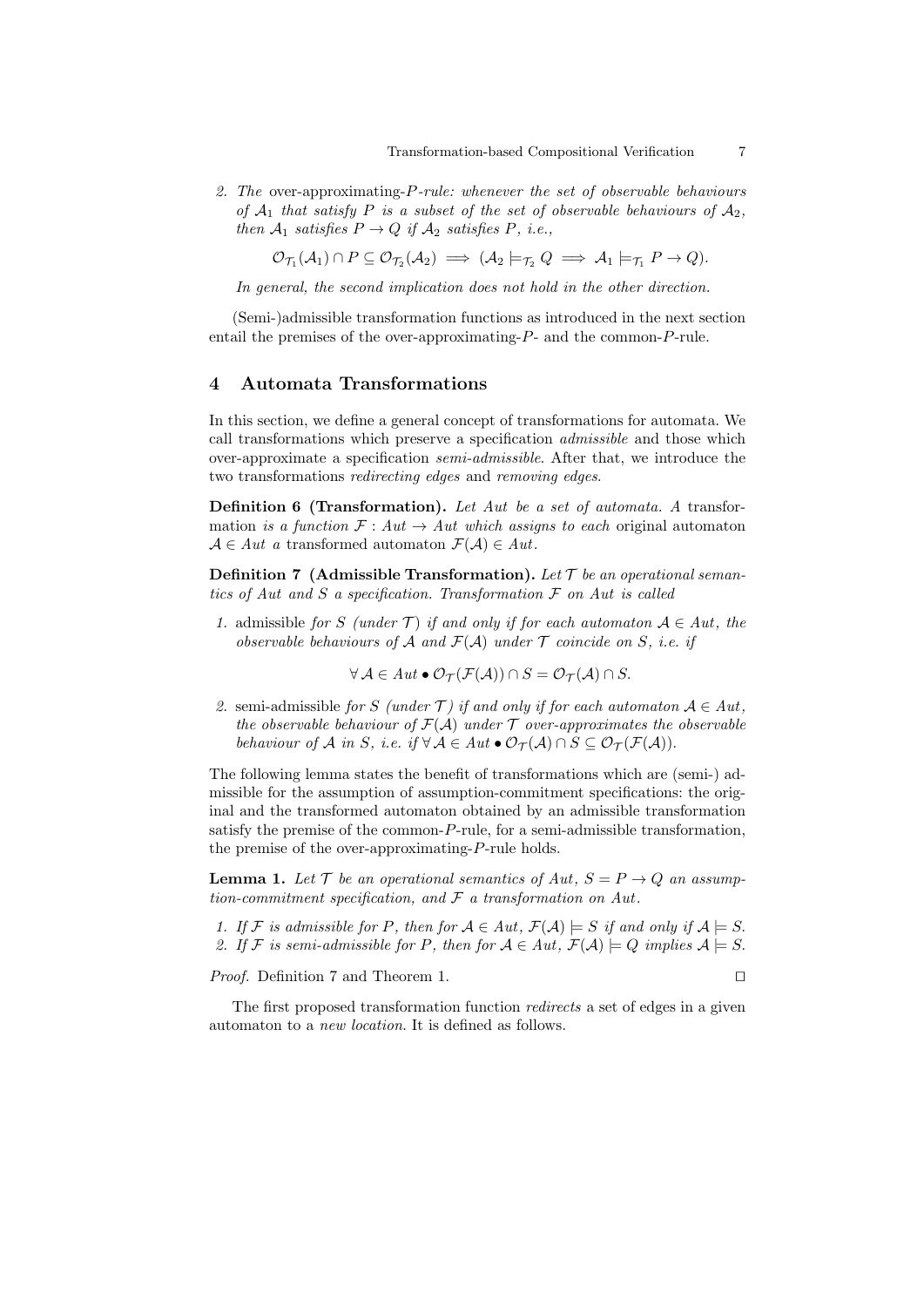Definition 8 (Redirecting Edges). Let  $\mathcal{A} = (Loc, Act, E, L_{ini})$  be an automaton,  $F \subseteq E$  a set of edges, and  $\neg \notin Loc$  a fresh location. We use  $\mathcal{A}[F/\neg]$  to denote the automaton (Loc  $\cup$  {<sup>-1</sup>}, Act, E', L<sub>ini</sub>) where

$$
E' = (E \setminus F) \cup \{ (\ell, \alpha, \dashv) \mid (\ell, \alpha, \ell') \in F \}.
$$

We say  $\mathcal{A}[F/\neg]$  is obtained from A by redirecting the edges in F (to  $\neg$ ).

A transformation is a syntactical operation, thus the observable behaviour of a transformed automaton may in general, given a sufficiently pathological operational semantics, not resemble the behaviour of the original automaton at all. The following definition of consistency states minimal sanity requirements on operational semantics which we need in order to effectively use the redirection transformation. These requirements are directly satisfied by the standard semantics of, e.g., timed automata.

**Definition 9 (Consistent for Redirection).** An operational semantics  $\mathcal{T}$ for Aut over states V is called consistent (for redirection) if and only if for each automaton  $A = (Loc, Act, E, L_{ini}) \in Aut$ , there is a location  $\vdash such$  that  $\mathcal{A}[F/\exists] \in Aut$  and  $\mathcal{T}(\mathcal{A}[F/\exists]) = (Conf', \Lambda', \{\stackrel{\lambda'}{\to} \mid \lambda \in \Lambda'\}, C'_{ini})$  where

1. the set of configurations over the old locations, and the transition relations for  $\perp$  and the unchanged edges do not change, i.e.

$$
Conf' \cap (Loc \times V) = Conf, \quad \forall e \in E \setminus F \bullet \xrightarrow{e} = \xrightarrow{e} ,
$$
  
and  $\xrightarrow{\perp} \cap (Conf \times Conf) = \xrightarrow{\perp},$ 

2.  $\mathcal{T}(\mathcal{A}[F/\neg])$  simulates transitions induced by edges from F and vice versa, and the  $\bot$ -transition relation does not leave  $\dashv$ , i.e.

$$
\xrightarrow{(\ell,\alpha,\dashv)} \{ (c,\langle \dashv,v' \rangle) \mid \exists e = (\ell,\alpha,\ell') \in F \bullet (c,\langle \ell',v' \rangle) \in \xrightarrow{e} \},\
$$
  
and  $\forall v,v' \in V, \ell' \in Loc' \bullet ((\dashv,v),(\ell',v')) \in \xrightarrow{\perp} \implies \ell' = \dashv$ 

3. the fresh location  $\exists$  is not initial, i.e.  $C'_{ini} = C_{ini}$ .

The following lemma states that for consistent semantics, the redirection transformation affects only behaviours where redirected edges are used.

**Lemma 2.** Let  $\mathcal{T}$  be an operational semantics of Aut which is consistent for redirection. Let  $A \in Aut$  be an automaton with edges E and  $F \subseteq E$ . Then there is a location  $\exists$  such that  $\Xi_{\mathcal{T}}(\mathcal{A}[F/\exists], E \setminus F) = \Xi_{\mathcal{T}}(\mathcal{A}, E \setminus F)$ .

The following second transformation removes edges from an automaton.

Definition 10 (Removing edges). Let  $A = (Loc, Act, E, L_{ini})$  be an automaton and  $F \subseteq E$  a set of edges. We use  $A \setminus F$  to denote the automaton  $(Loc, Act, E \setminus F, L_{ini})$ . We say  $\mathcal{A} \setminus F$  is obtained from  $\mathcal{A}$  by removing F.

As for redirection, we want that all computation paths of the original automaton that take only non-removed edges are preserved in the new automaton. A sufficient criterion is the following notion of consistency for removal.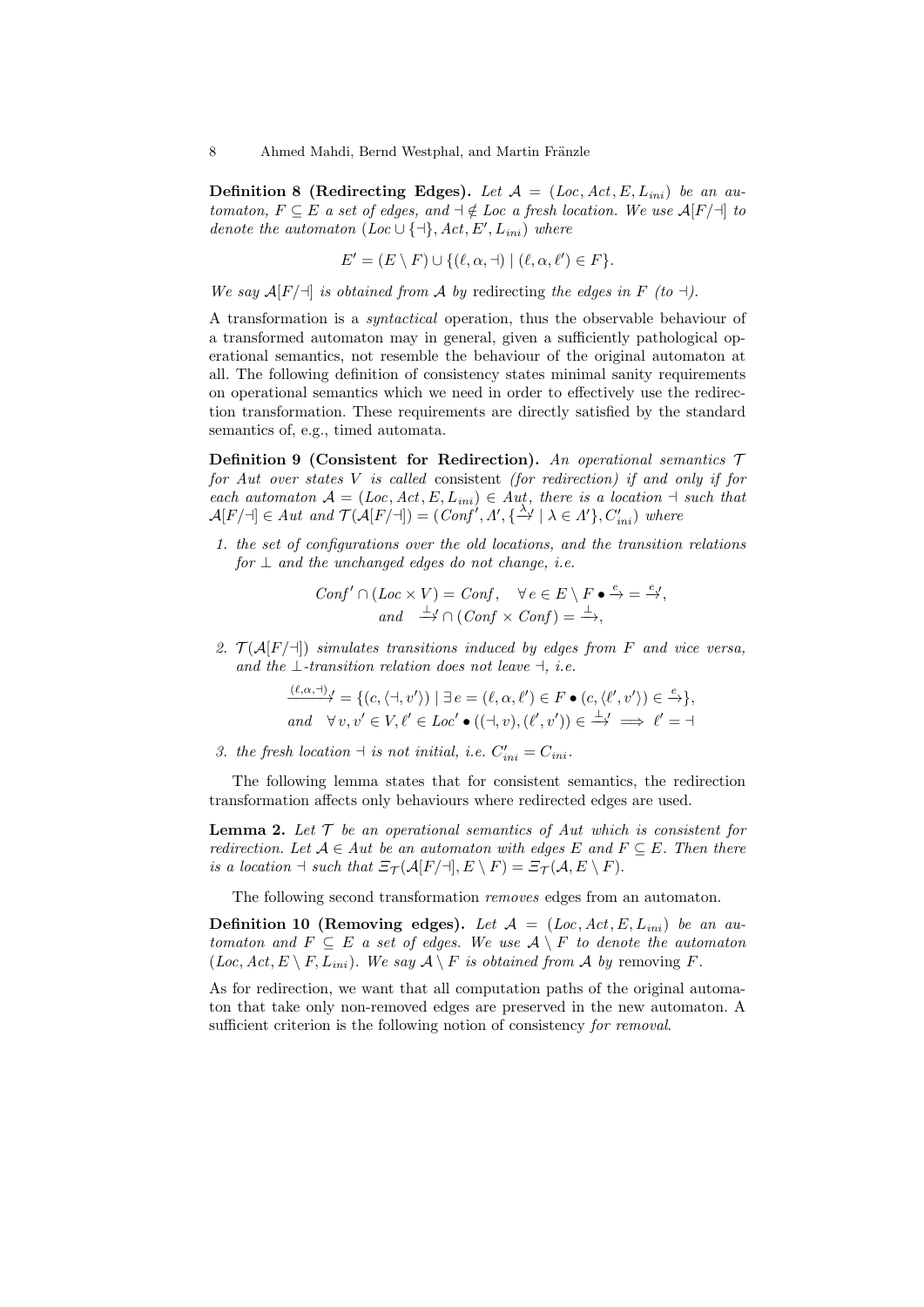Definition 11 (Consistent Operational Semantics for Removal). An operational semantics  $\mathcal T$  for Aut is called consistent (for removal) if and only if for each automaton  $A \in Aut$ ,  $A \setminus F \in Aut$  and

$$
\mathcal{T}(\mathcal{A}\setminus F)=(\mathit{Conf},\Lambda\setminus F,\{\stackrel{\lambda}{\to}|\lambda\in\Lambda\setminus F\},C_{ini}),
$$

given  $\mathcal{T}(\mathcal{A}) = (Conf, A, \{\stackrel{\lambda}{\to} \mid \lambda \in A\}, C_{ini})$ . That is, if the operational semantics of  $A \setminus F$  is obtained from the operational semantics of A by removing some transition relations and leaving everything else unchanged.

**Lemma 3.** Let  $T$  be an operational semantics of Aut which is consistent for removal. Let  $\mathcal{A} = (Loc, Act, E, L_{ini}) \in Aut$  be an automaton and  $F \subseteq E$  a set of edges. Then  $\Xi_{\mathcal{T}}(\mathcal{A}\setminus F, E\setminus F) = \Xi_{\mathcal{T}}(\mathcal{A}, E\setminus F)$ .

## 5 Supporting Edges

In this section, we introduce the novel concept of supporting edges, based on *edge* reachability. This concept identifies a relation between a specification and edges. Informally, an edge supports a specification if and only if there is a computation path which satisfies the specification and where that edge is taken.

**Definition 12 (Supporting Edges).** Let  $\mathcal{T}$  be an operational semantics of Aut and  $A \in Aut$  an automaton with edges E. An edge  $e \in E$ 

1. supports specification S (under  $\mathcal T$ ) if and only if there is a computation path where label e occurs and whose observable behaviour is in S, i.e. if

$$
\exists \xi = c_0 \xrightarrow{\lambda_1} c_1 \xrightarrow{\lambda_2} \cdots \in \Xi_{\mathcal{T}}(\mathcal{A}) \exists i \in \mathbb{N} \bullet \lambda_i = e \land \downarrow \xi \in S.
$$

2. supports atomic proposition p (under  $\mathcal T$ ) if and only if there is a computation path where label e occurs between two configurations that are in p, i.e. if

$$
\exists \xi = c_0 \xrightarrow{\lambda_1} c_1 \xrightarrow{\lambda_2} \cdots \in \Xi_{\mathcal{T}}(\mathcal{A}) \exists i \in \mathbb{N} \bullet \lambda_i = e \wedge \{c_{i-1}, c_i\} \subseteq p.
$$

3. potentially supports atomic proposition p (under  $\mathcal T$ ) if and only if there are two configurations of  $\mathcal{T}(\mathcal{A}) = (Conf, A, \{ \stackrel{\lambda}{\to} | \lambda \in A \}, C_{ini})$  which are in p and in  $\stackrel{e}{\rightarrow}$ -relation, i.e. if  $\exists c, c' \in Conf \cap p \bullet (c, c') \in \stackrel{e}{\rightarrow}$ .

Note that Definition 12.1 is the strongest and 12.3 the weakest notion of support as stated in the following lemma. For example, consider the timed automaton in Figure 3



Fig. 3: Notions of support.

where  $A$  is initially 0. If delays with duration 0 are not allowed, the leftmost edge supports the proposition  $A = 0$ , but not the specification  $\Box A = 0$ . The middle edge potentially supports the proposition, but it does not support it. The rightmost edge does not even potentially support the proposition  $A = 0$ .

**Lemma 4.** Let  $A \in Aut$  be an automaton and p an atomic proposition.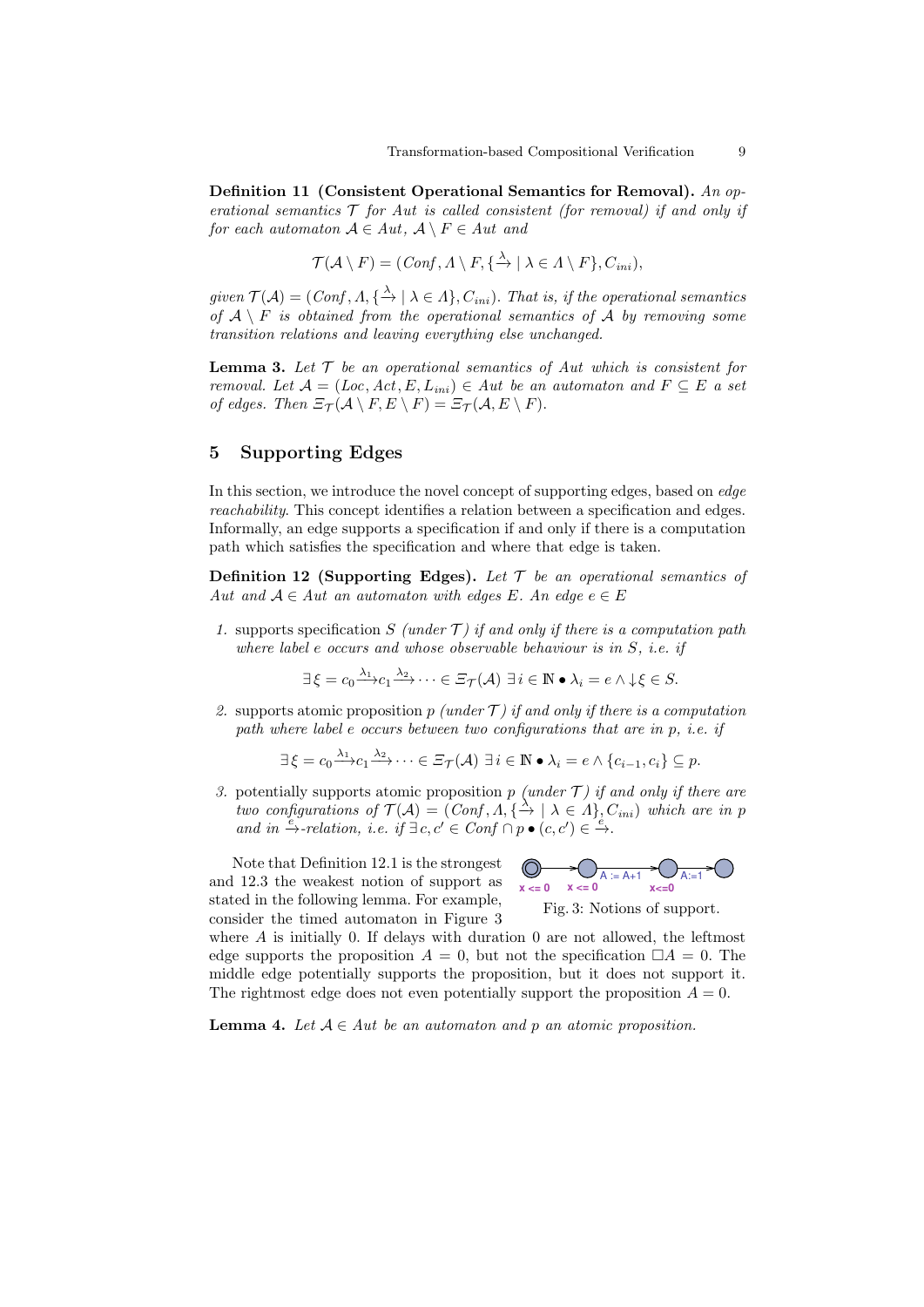#### 10 Ahmed Mahdi, Bernd Westphal, and Martin Fränzle

- 1. If an edge e of A supports the invariant  $\Box p$  (under T), then e supports the proposition  $p$  (under  $\mathcal{T}$ ), but in general not vice versa.
- 2. If e supports p, then e potentially supports p, but in general not vice versa.

Our main result shows that redirecting and removing edges which do not support a specification  $S$  are admissible and semi-admissible for  $S$ , respectively.

**Theorem 2 (Admissibility).** Let  $\mathcal T$  be an operational semantics of Aut with states V and let S be a specification over  $\Sigma$ . Let F be a set of edges of automaton  $A \in Aut$  which do not support S under  $\mathcal{T}$ .

- 1.  $\mathcal{F}_{\text{rd}}^F: \mathcal{A} \mapsto \mathcal{A}[F/\exists]$  is admissible for S if T is consistent for redirection and if S does not refer to the fresh location  $\exists$ , i.e. if  $(\{\exists\} \times V) \cap \Sigma = \emptyset$ .
- 2.  $\mathcal{F}_{\mathsf{rm}}^F: \mathcal{A} \mapsto \mathcal{A} \setminus F$  is semi-admissible for S if T is consistent for removal.

To apply Theorem 2 we need a set of edges which do not support the given specification. In general, detecting edges which do not support a specification is as expensive as reachability checking. Though if the specification is an invariant, the contrapositions of the implications in Lemma 4 are particularly useful: if an edge does not potentially support a proposition, then it does not support the proposition, and if an edge does not support a proposition  $p$ , then it does not support the invariant  $\Box p$ . A sufficient criterion for an edge not (potentially) supporting a proposition  $p$  is to be a *cause* or a *witness*. An edge  $e$  is a *cause* of a violation of p if the p is always violated after taking this edge, e.g., if the action of  $e$  causes  $p$  not to hold. Similarly, an edge is a *witness* of a violation of p if p is necessarily violated when e is taken, e.g., if the guard of e implies  $\neg p$ . Removal of witnesses is even admissible. There are sufficient syntactical criteria to detect causes and witnesses. Furthermore, detection of potential support can be reduced to an SMT problem for the formula given by Definition 12.3 and attacked by SMT solvers like SMTInterpol [6]. For the special case of timed automata and bounded-integer propositions, a procedure based on the well-known reaching definitions static analysis detects all edges which support an atomic proposition [13]. Considering all edges which do not support a given specification is optimal in the sense that removing or redirecting any more edges breaks (semi-)admissibility. But it is not necessary to determine all non-supporting edges in order to obtain an optimal reduction of behavior. It is sufficient to determine all points of no return (PNR) for a given specification, i.e., edges which are the first on a computation path which do not support the specification. Causes and witnesses are often PNRs.

Networks of Automata. All previous discussions consider a single automaton. However, most practical models are networks of automata. In the following, we discuss briefly how our approach is applied to networks of automata and automata templates. For timed automata, each network has an equivalent timed automaton, the parallel composition. Edges in the parallel composition are constructed from internal transitions of automata in the network, or (with broadcast) from synchronisation edges of one or more automata in the network over a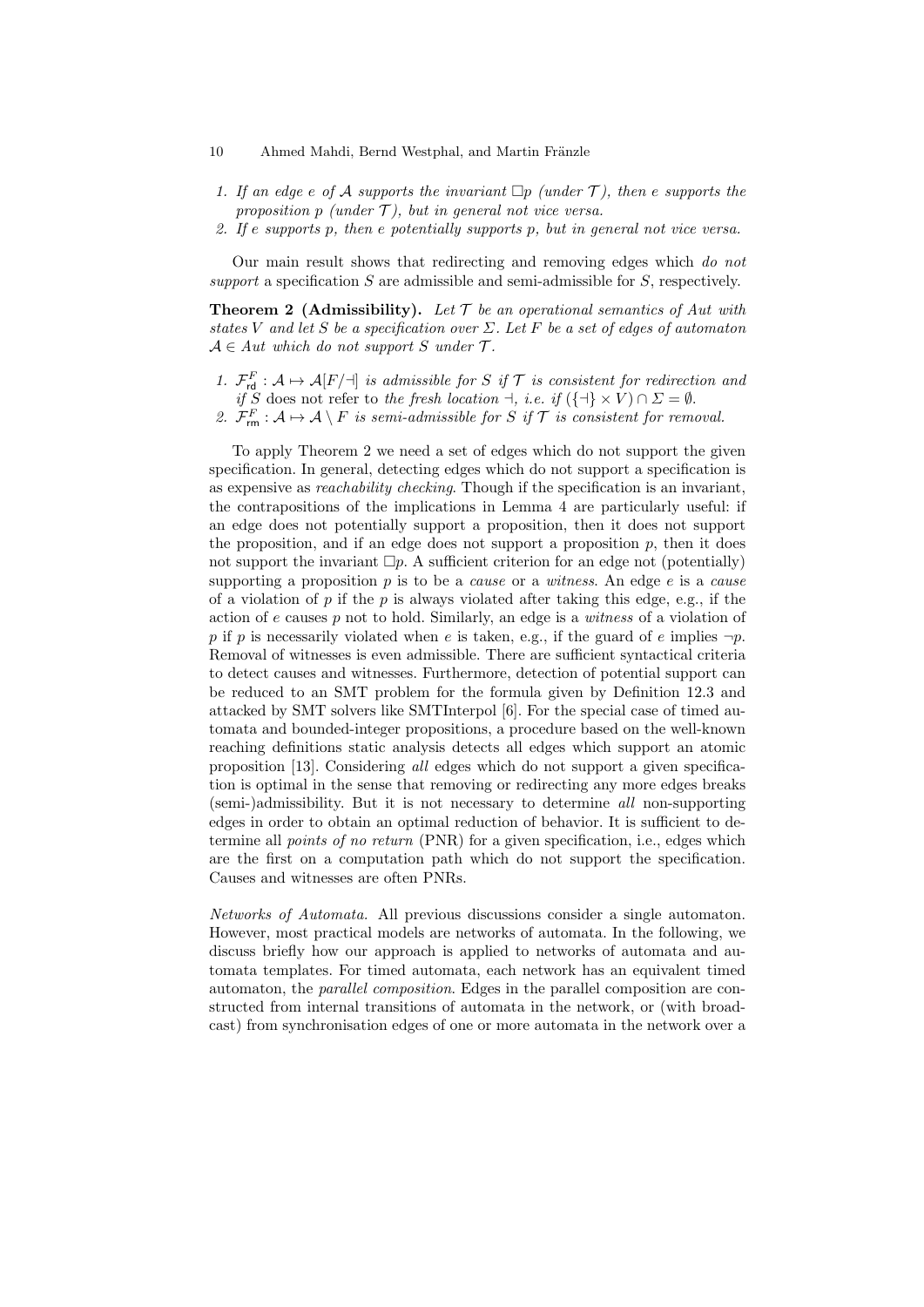channel. An edge  $e$  in the network *supports a specification* if and only if there is an edge in the parallel composition which supports the specification and which is constructed from e. Edges not supporting a specification in this sense can safely be disabled by applying redirection or removal to the automata in the network. The same approach applies to hybrid automata and as neither redirection nor removal changes the set of actions, the sets of labels are preserved and thus no new computation paths emerge. In Uppaal, networks of automata are composed of automaton template instances. An edge in a template supports a specification if and only if there is an edge instance which supports the specification. That is, an edge can only be safely redirected or removed in the template, if all instances of this edge in the network do not support the specification.

Computation Paths vs. Runs The standard semantics of timed and hybrid automata distinguish between computation paths and runs, where the latter are computation paths with the progress property [16]. Interestingly, for timed automata, removing and redirecting edges have the same semantical effect if only runs are considered. However, in practice that will not give an obvious benefit, because verification tools typically check computation paths, not only runs.

#### 6 Compositional Verification

In the previous sections, we have introduced a concept of transformation by either redirecting or removing edges and we introduced different notions of edges supporting a specification or an atomic proposition. This section proposes an approach to use the previous theory in practice with the Uppaal tool.

To use redirection and removal, we propose to apply the procedure shown in Figure 4 to all assumption-commitment properties  $P \to Q$ . The first step is to remove edges which don't support the assumption and check whether the resulting model satisfies the commitment Q. If Q is satisfied, we

Input: automaton A with edges E, specification  $S = P \rightarrow Q$ ,  $F \subseteq E$  not supporting P if  $A \setminus F \models Q$  return true; else return  $A[F/\dashv] \models S;$ Fig. 4: Verification procedure.

deduce that the original model satisfies the property by the over-approximating-P-rule from Theorem 1. Otherwise, we need to redirect the edges that do not support P. Then checking whether the resulting model satisfies  $P \to Q$  yields the final verification result by the common-P-rule from Theorem 1. The reason for using removal before redirection is that removing edges leads to a smaller state space than redirecting, and consequently less time and memory consumption. For an example, see Table 1, right-most and middle column.

Note that not all cases can be handled by removing, because we may remove edges which make a violation of the assumption observable. This is, e.g., the case for Fischer's protocol with delayed detection (cf. Section 2). In such cases, one has to use redirection to obtain a definite positive or negative answer. In order to alleviate *state-space explosion*, removing and redirecting is supposed to be performed locally at component level first. A second sweep can be done after the composition, but experiments show that the first, local one is the decisive.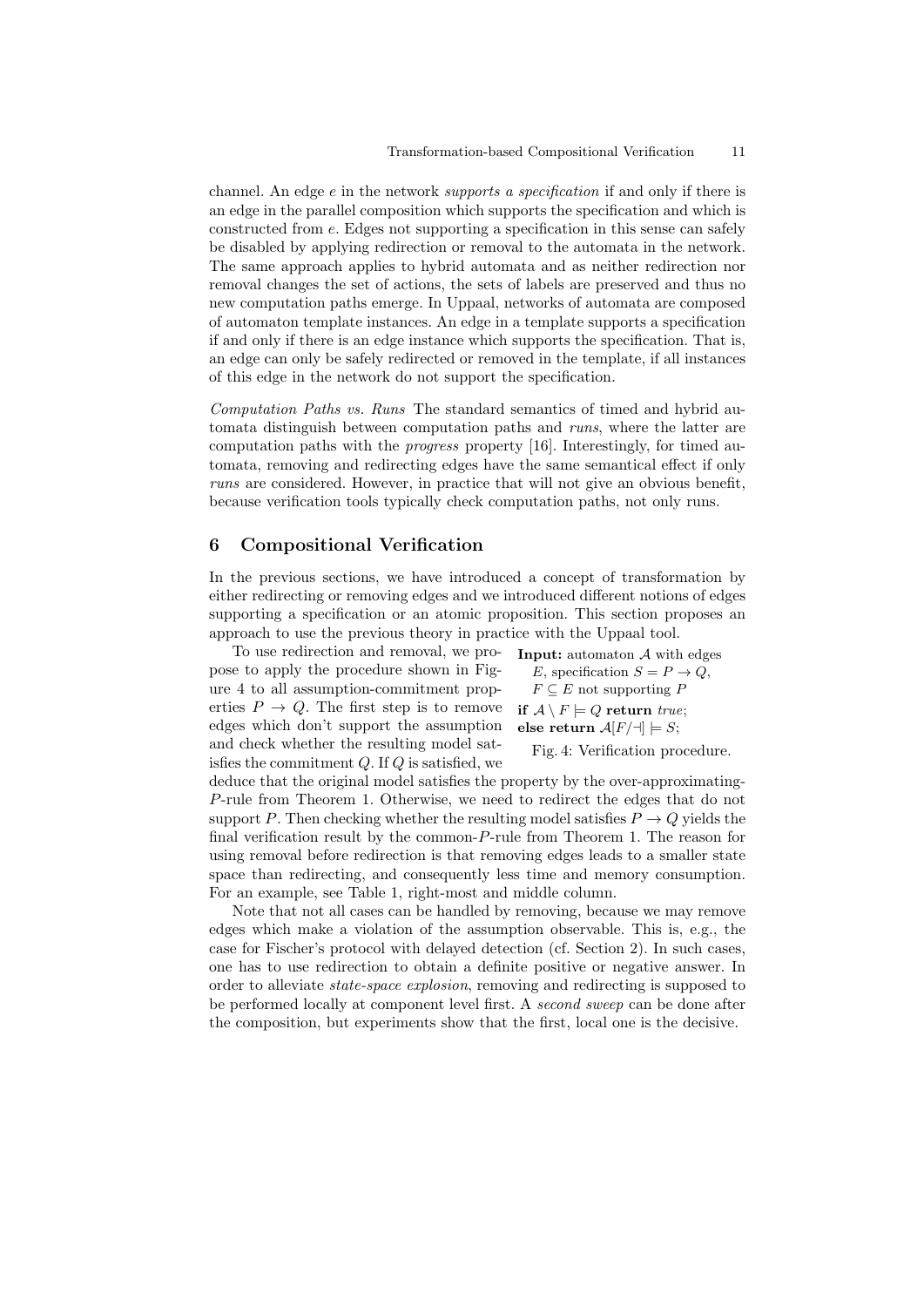Recall Fischer's protocol with immediate detection as introduced in Figure 1. According to our approach proposed above, we proceed as follows: the edges synchronizing on channel Fault in

|         |                                 | original model |        | non-supporting redirected       |     |                      |  |
|---------|---------------------------------|----------------|--------|---------------------------------|-----|----------------------|--|
|         | query: $\neg q \leadsto \neg p$ |                |        | query: $\neg q \leadsto \neg p$ |     |                      |  |
| $^{\#}$ | seconds MB kStates              |                |        |                                 |     | seconds MB   kStates |  |
| 3       | 0.10                            | 3.9            | 6.0    | 0.07                            | 3.9 | 2.7                  |  |
| 4       | 5.90                            | 29.7           | 109.6  | 0.87                            | 5.1 | 37.0                 |  |
| 5       | 788.20 130.1                    |                | 2216.9 | 92.25 104.1                     |     | 1250.0               |  |
| 6       | >2,000.00                       |                |        | 1037.24 228.7                   |     | 3853.4               |  |
|         | >2,000.00                       |                |        | >2,000.00                       |     |                      |  |

Table 2: Fischer's protocol with delayed fault detection.

Figures 1c and 1b do not support the atomic proposition ¬Fault Existence. As the automaton resulting from removing these edges satisfies the mutual exclusion property, we can conclude that the original model satisfies the assumptioncommitment property by using Theorem 1.2. The verification results are stated in Table 1. If the fault detection is delayed as described in Section 2, then the automata model obtained from edge removal does not satisfy the mutual exclusion property (the commitment). So we can not conclude any beneficial results. Therefore we check whether the resulting automata model after redirecting satisfies the assumption-commitment property. Note that Tables 1 and 2 only report verification time. For the case study, identifying non-supporting edges using an SMT-solver takes less than one second and the time needed for the subsequent simple source-to-source transformation is negligible. Interestingly, using nonsupporting edges enables us to reduce the LTL property  $(\Box p) \rightarrow (\Box q)$ , which is not directly supported by the TCTL fragment of Uppaal, to the leads-to query  $\neg q \leftrightarrow f$  where f is a fresh observer for non-supporting edges.

## 7 Conclusion

We presented a new technique of verifying assumption-commitment specifications in a large class of computational models, e.g., hybrid, timed, finite, and Büchi automata, and programs. The technique depends on transformations of automata by either redirecting or removing edges which do not support the assumption of the considered property. To this end, we introduced the new concept of "an edge supports a specification" which identifies a relation between specifications and edges in the automaton based on edge reachability. We showed for a model of Fischer's protocol that removing and redirecting edges significantly speeds up the verification process and improves the memory usage in comparison to verifying the same property in the original model without transformation.

Further work consists of an investigation of further uses of the notion of supporting edges, for example to indicate cut-points in a model where automata which over-approximate certain features of a multi-feature model can be inserted. Furthermore, there are methods to detect the supporting edges such as the reaching definitions-based approach in [13], but more powerful and efficient methods are needed. To this end, we will investigate syntactic criteria and significant extensions of the existing semantical methods.